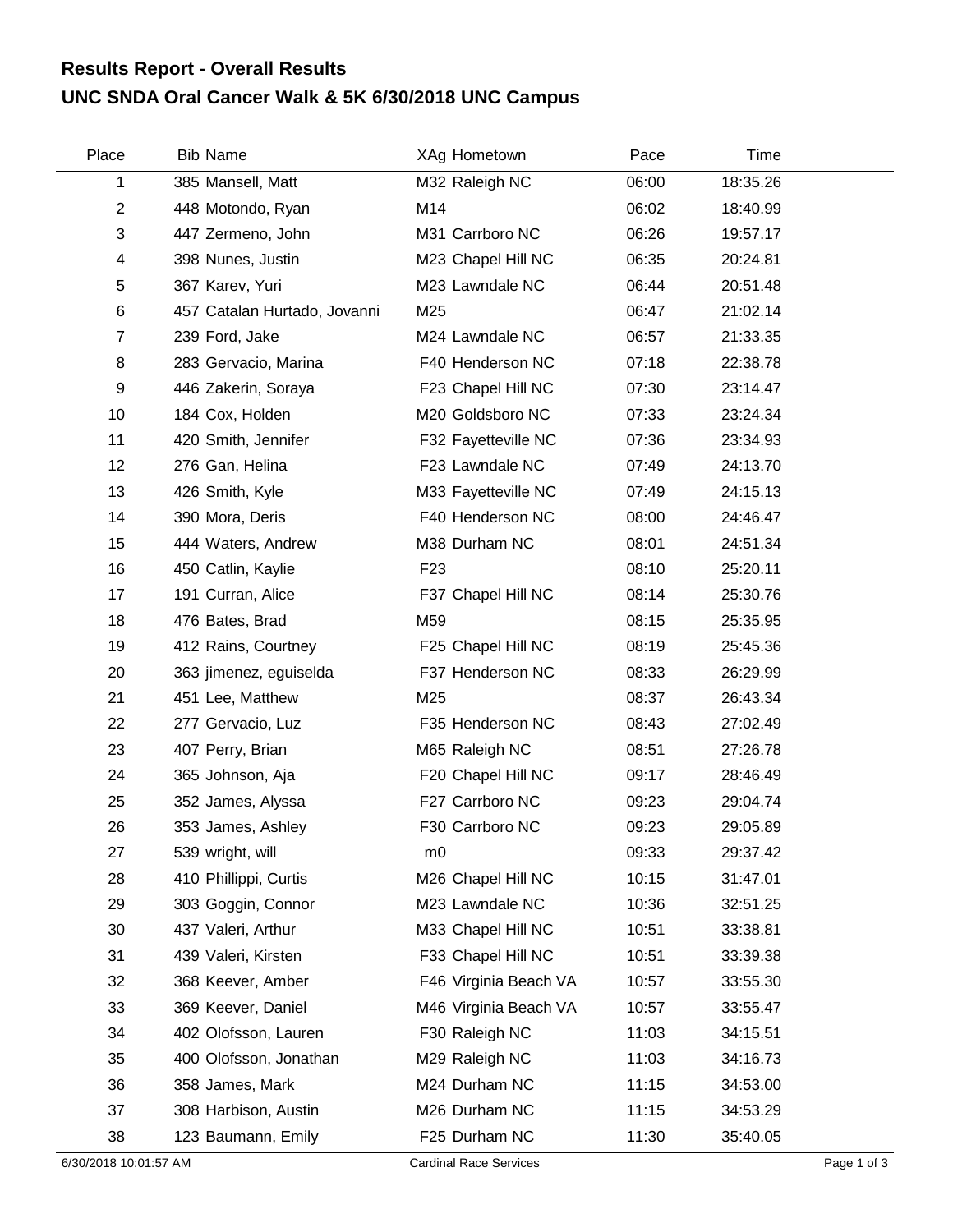| Place | <b>Bib Name</b>              | XAg Hometown        | Pace  | Time     |  |
|-------|------------------------------|---------------------|-------|----------|--|
| 39    | 415 Sargent, Brendon         | M26 Durham NC       | 11:30 | 35:40.19 |  |
| 40    | 394 Murphy, John             | M66 Sanford NC      | 11:36 | 35:59.13 |  |
| 41    | 425 Smith, Kaydee            | F <sub>24</sub>     | 11:40 | 36:11.12 |  |
| 42    | 360 Javaid, Sehrish          | F33 Chapel Hill NC  | 12:07 | 37:33.52 |  |
| 43    | 100 Abd alraheam, islam      | F28 Chapel Hill NC  | 12:07 | 37:34.55 |  |
| 44    | 159 Catalan-Hurtado, Rodrigo | M24 Pittsboro NC    | 12:07 | 37:34.96 |  |
| 45    | 224 Fendler, Nika            | F21                 | 12:09 | 37:39.71 |  |
| 46    | 273 Gambrell-Sanders, DaJhna | F <sub>19</sub>     | 12:09 | 37:41.11 |  |
| 47    | 573 Powers, Bill             | m83                 | 12:29 | 38:41.41 |  |
| 48    | 419 Smith, Adryanna          | F22 DURHAM NC       | 12:58 | 40:10.69 |  |
| 49    | 126 Betts, Lesley            | F31 Clayton NC      | 13:03 | 40:27.81 |  |
| 50    | 395 Murrah, Valerie          | F67 Chapel Hill NC  | 13:08 | 40:43.87 |  |
| 51    | 403 Padilla, Ricardo         | M47 Chapel Hill NC  | 13:09 | 40:45.73 |  |
| 52    | 342 Ioan, Chris              | M30 Durham NC       | 13:55 | 43:08.92 |  |
| 53    | 409 Philips, Scott           | M24 Chapel Hill NC  | 15:18 | 47:25.79 |  |
| 54    | 449 Coyle, Brandi            | F24                 | 15:19 | 47:28.42 |  |
| 55    | 163 Chandra, Sita            | F24 Fayetteville NC | 15:33 | 48:11.75 |  |
| 56    | 373 Khasawneh, Rand          | F23 Raleigh NC      | 15:33 | 48:12.83 |  |
| 57    | 221 Drabick, Nadia           | F23 Raleigh NC      | 15:33 | 48:13.54 |  |
| 58    | 538 Lee, Yung                | M24                 | 15:34 | 48:15.81 |  |
| 59    | 376 Krishna, Kalpana         | F58 Fayetteville NC | 15:35 | 48:17.10 |  |
| 60    | 328 Hornock, Kasey           | F24 Concord NC      | 15:50 | 49:04.95 |  |
| 61    | 326 Heavner, Erin            | F24 Chapel Hill NC  | 15:50 | 49:05.51 |  |
| 62    | 110 Attayek, John            | M25 Greensboro NC   | 15:50 | 49:06.45 |  |
| 63    | 383 Maness, Elizabeth        | F28 Chapel Hill NC  | 15:52 | 49:10.61 |  |
| 64    | 411 Plaksin, Sarah           | F28 DURHAM NC       | 15:53 | 49:14.93 |  |
| 65    | 380 Lemoine, Katherine       | F24 Chapel Hill NC  | 15:54 | 49:17.24 |  |
| 66    | 396 Myers, Kaylan            | F <sub>23</sub>     | 15:54 | 49:18.15 |  |
| 67    | 316 Hart, LaShawn            | F25 Reidsville NC   | 16:45 | 51:56.22 |  |
| 68    | 378 Lane, Sara               | F28 Durham NC       | 17:30 | 54:13.63 |  |
| 69    | 377 Lane, Christopher        | M28 Durham NC       | 17:30 | 54:14.85 |  |
| 70    | 375 Kim, Monica              | F30 Chapel Hill NC  | 18:07 | 56:08.20 |  |
| 71    | 417 Skwerer, David           | M30 Chapel Hill NC  | 18:08 | 56:12.82 |  |
| 72    | 136 Carper, Miranda          | F32 Durham NC       | 18:38 | 57:46.64 |  |
| 73    | 379 Lawrence, Christopher    | M35 Durham NC       | 18:39 | 57:48.13 |  |
| 74    | 414 Roening, Coco            | F23 Chapel Hill NC  | 18:49 | 58:21.42 |  |
| 75    | 404 PAN, MINJIA              | F24 Chapel Hill NC  | 18:50 | 58:21.55 |  |
| 76    | 374 Kim, Gina                | F29 Chapel Hill NC  | 18:51 | 58:25.29 |  |
| 77    | 433 Townsend, Wade           | M28 Chapel Hill NC  | 18:51 | 58:25.34 |  |
| 78    | 435 Tran, Trang              | F27 Chapel Hill NC  | 18:55 | 58:39.51 |  |
| 79    | 430 Sundmark, Laura          | F24 Chapel Hill NC  | 18:56 | 58:41.06 |  |
|       |                              |                     |       |          |  |